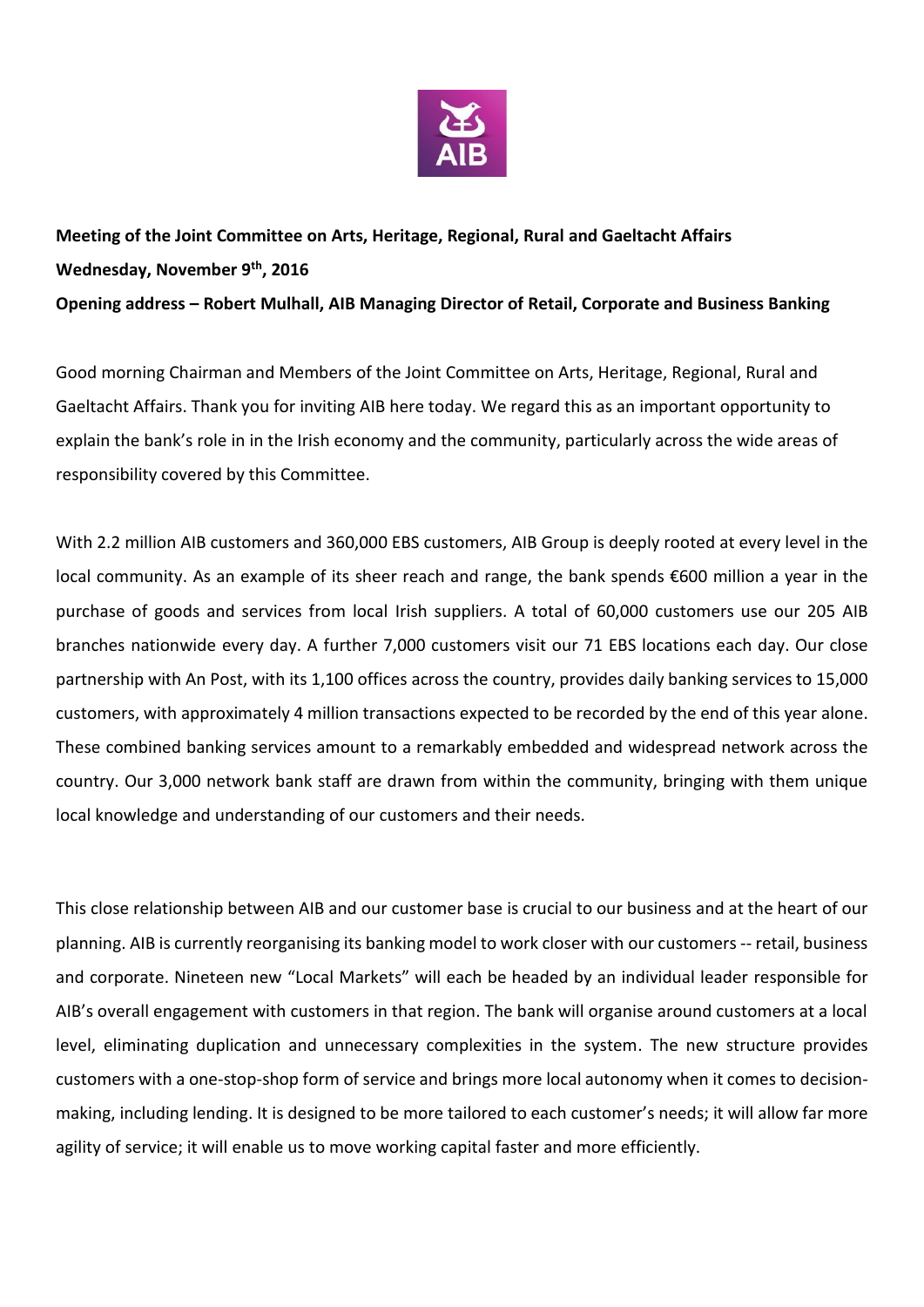Nobody is more aware than you are of rapid changes in how people manage their finances, personal and business. Customers set the pace today and banks are required to respond. Customers expect personal professional service, be it over-the-counter or through technology. Digital and technological changes usage provides convenience, personal security and competition that allows choice and the trend across Ireland, Britain and Western Europe is a systematic move to digital. For example, 76% of all AIB's personal loan applications are now done through digital channels and 95% of customer transactions are automated – and nobody should imagine that this activity is conducted just by a younger generation of customers. The use of digital channels by older age groups is growing consistently, regardless of geographical location. In line with European norms, banking online and through remote channels has been embraced across the country……….almost 50% of customers in rural counties are now using digital banking of one kind or another. At least 43% of the 500,000 banking transactions conducted daily are outside of normal banking hours, and are executed online or on mobile.

But we are keenly aware that the one thing that will differentiate banks like AIB into the future is the quality of customer service be it in-branch, online or on mobile – that is the one constant that remains in spite of all other developments. We are aware that we must maintain the right balance between providing our customers with trusted personal, one-to-one service and an accessible and reliable digital or mobile service.

Last year AIB opened three new bank branches – in Little Island, Cork, Carrickmines, Dublin and Grand Canal Dock near Dublin city centre. This year we opened the only in-store banking outlet in the Republic of Ireland market through SuperValu in Lucan. This new outlet adds to the growing number of flexible banking options available to our customers – to use where and at a time of their choosing. Any company claiming to deliver market-leading service must go to the customer. AIB is increasing its mobile salesforce, trained staff who travel to meet customers where and when it suits their needs.

In addition to the core retail opening hours, by year end AIB will be operating 20 bank lobbies across the country providing a wide range of services, 7 days a week from 8am to 9pm. Where there is a lack of physical bank branches, AIB operates Community Banks – in rural areas of Cork and Kerry, Clare, Limerick and Tipperary, Mayo. Galway and in Donegal. There have been 40,000 over-the-counter transactions at these banks since the start of 2016. In addition, students now have exclusive on-campus banking services at 13 universities and colleges from Waterford to Sligo, from Dublin to Galway.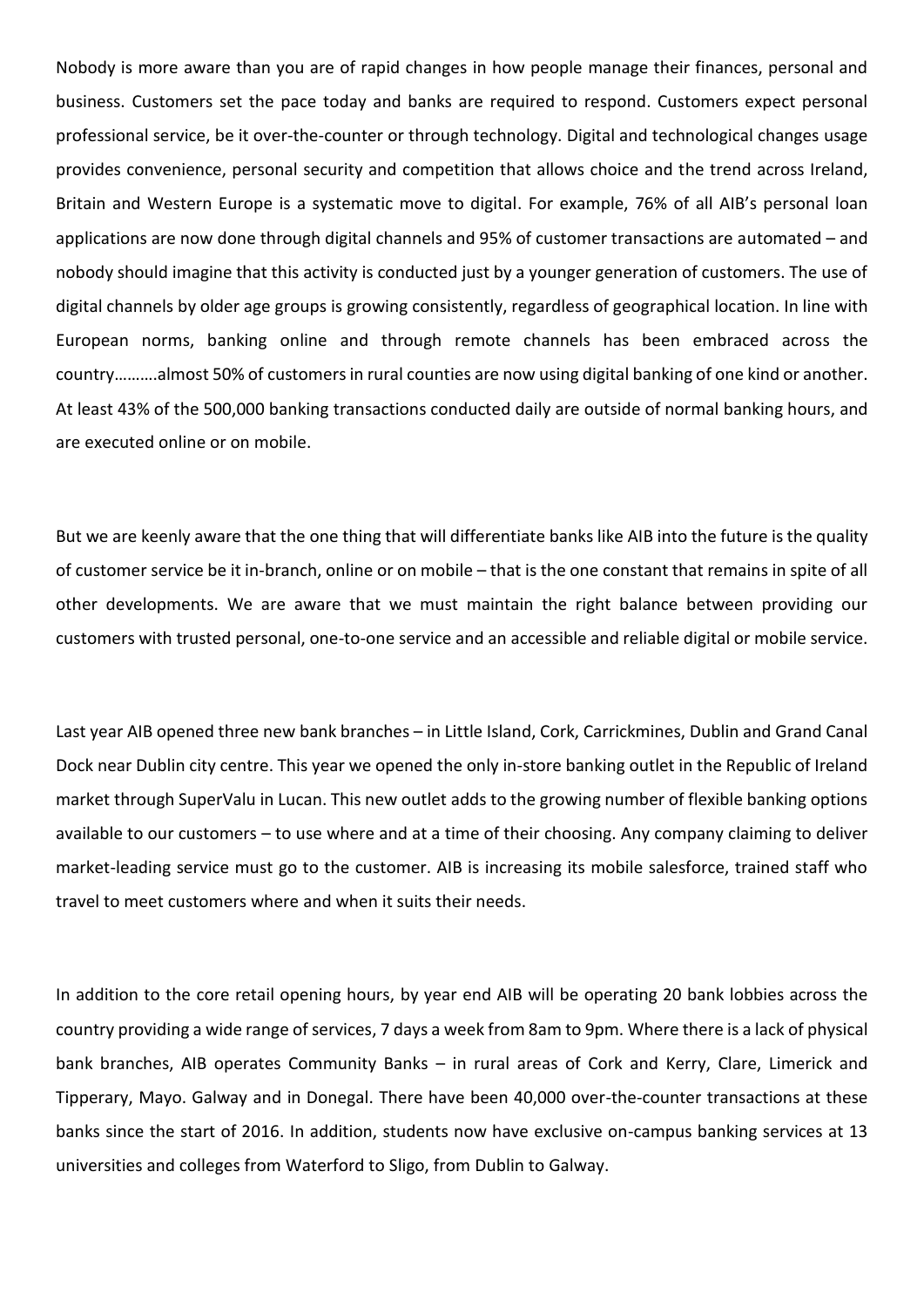We mentioned earlier AIB's partnership with An Post and the banking services that are available in all post offices. This year alone, almost 4 million transactions will be processed in An Post for 400,000 customers, reflecting the flexibility, easy proximity and security that the post office service offers to bank customers. Personal customers can use any outlet of An Post to complete cash withdrawals – and they can lodge cash to their AIB accounts also. AIB credit card bill payments can also be completed in post offices. Equally, business customers can also avail of a large range of banking services at any post office, including cash lodgements as well as credit card bill payments to an AIB credit card.

With small to medium enterprises providing thousands of jobs across the country, AIBs support for the SME sector is reflected in our strong lending activity. For the first three quarters of 2016 AIB has seen an 11% increase in the value of new money loan approvals and a 5% increase in the number of loan applications approved. The bank has committed to providing customers with a decision within 48 hours on their credit applications of up to €30,000 and since its launch in September 2014, 28,000 applications have been approved under the scheme. AIB has developed a sectoral approach to its business, analysing key components of the Irish economic landscape and building up specialised teams to provide expert opinion, guidance and advice to customers in those sectors, be they retail, hospitality, health, transport, technology, hospitality or farming. This strategy of building sectoral capability has been very effective, giving the bank a strong sense of awareness of customer needs. For example, the bank's Agri-team now includes 12 specialist advisors with front-line experience of farmers' needs and opportunities and who can respond rapidly and pragmatically to issues such as flooding, price volatility and poor crop yields.

In response to the flooding crisis of last year, AIB opened an emergency flood response line for small business and farming customers and proactively contacted customers whose business finances might be impacted by adverse weather. We offered customers a moratorium on loan repayments in order to free up cash flow for their businesses at that critical time.

Following the full drawdown of the first €500 million Agri Loan Fund, AIB launched a second €500 million Agri Loan Fund at the end of 2015 to support the continuing development of Ireland's farming sector. Recently, AIB has been engaging with the Department of Agriculture, Food & the Marine and the Strategic Banking Corporation of Ireland (SBCI) in relation to the Low-Cost Agri Cash Flow Support Loan Fund announced in the Budget.

AIB has a history of partnership with the SBCI, helping small businesses and farmers to grow their businesses, create employment and support the economy through reduced priced loans. Since the launch of AIB's €400m SBCI Loan fund in 2015 (available at 4.5%, a discount of 2% off our Standard Variable Business Rate) AIB has approved more than €5 million credit each week to businesses and farmers. The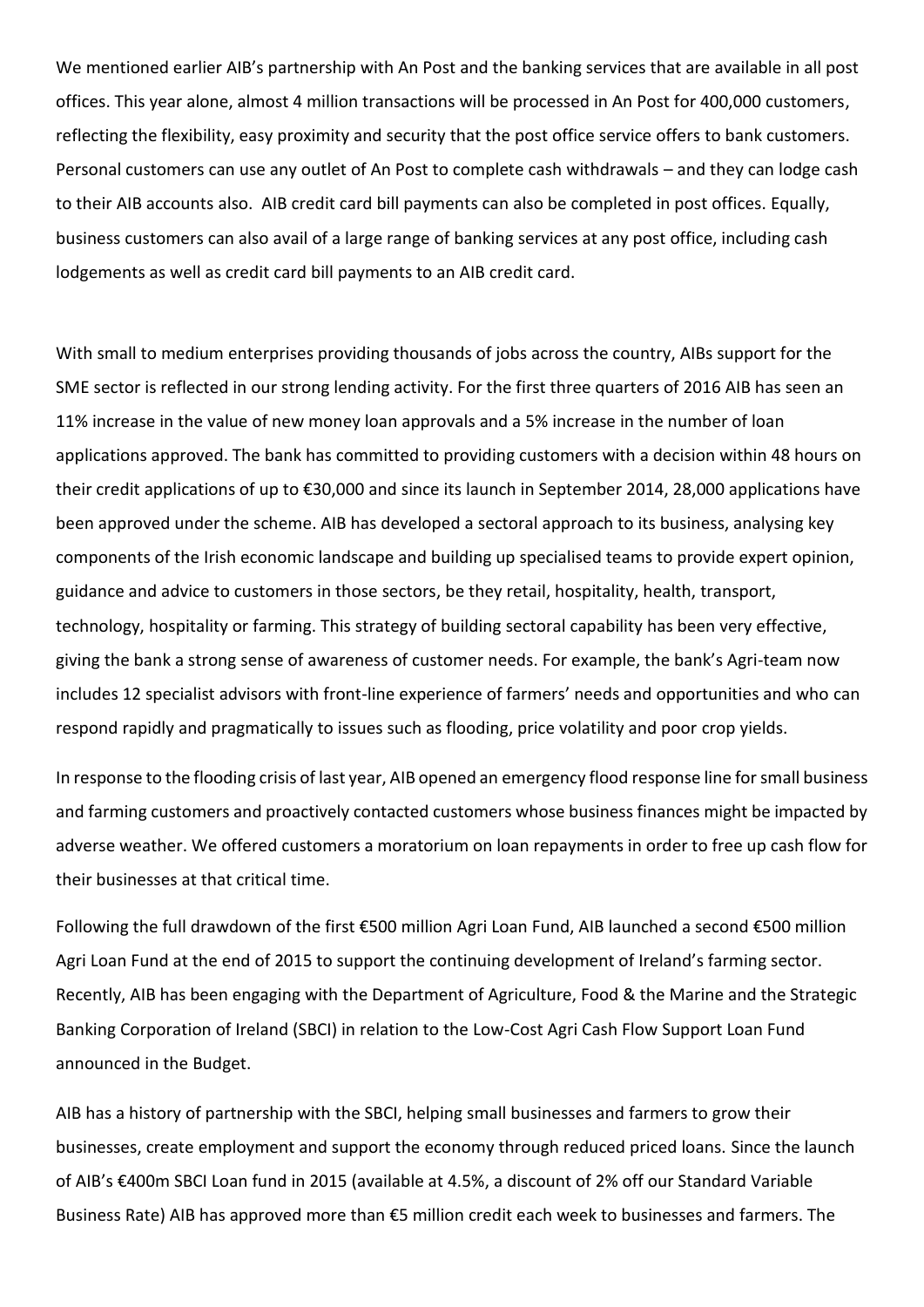average loan drawdown last year under this fund was €28,500, but loans drawn down ranged in size from €1,000 to €1 million.

AIB relationship managers are continuing to proactively engage with dairy farming customers who may be experiencing cash flow pressures and the bank's Agri Advisory Team has participated in numerous seminars, farm talks and workshops to support farmers.

AIB is the largest bank seed fund investor in Ireland and is supporting businesses throughout the country, irrespective of location. In Skibbereen, for example, the bank is strategic partner of Ludgate, the first rural digital hub providing 1,000 MB Broadband, 80 hot desks, co-working space for small business with 24/7 access. Meanwhile, as strategic partner of the Portershed in Galway**,** AIB is funding a shared work space for entrepreneurs, start-ups, accelerators and incubators for the Western seaboard. We have had a really positive response to the AIB Start-Up Academy which is a programme of supports for Start-up business owners. This includes a range of summits, bootcamps and a mentoring programme designed to inspire, support and nurture SMEs in the critical initial phase of getting their businesses off the ground.

AIB Group has the largest share of the mortgage market with our latest mortgage lending showing a 15% increase on last year's figures to the end of October. We approve 8 out of 10 applications and we have consistently been one of the cheapest in the market. We have reduced our variable rates for both our new and existing customers 4 times in the last 2 years totalling a 1% reduction.

Meanwhile, though impaired loans are dropping significantly as the economy recovers – there has been an €18 billion reduction in impaired loans to €11 billion since December 2013 – the bank continues its case by case restructuring of personal and business customers in financial difficulty. Implementing sustainable solutions for customers takes time but progress is clearly being made and the bank continues to see a continued reduction in impaired loans. This remains a critical priority for the banking industry in general.

Regardless of our customers' location, a new set of challenges has come unexpectedly from the Brexit vote. AIB is very conscious of the short-term negative effect of a weakened Sterling. We continue to work with customers whose businesses are now experiencing cash flow challenges due to currency fluctuations. Brexit has also brought market uncertainty and volatility. As a bank we are acutely aware of the anxieties that many of our customers are facing, be they farmers in the west of Ireland or shop-owners in the Midlands. Some are under pressure. And while we cannot predict the shape of the post-Brexit change, we